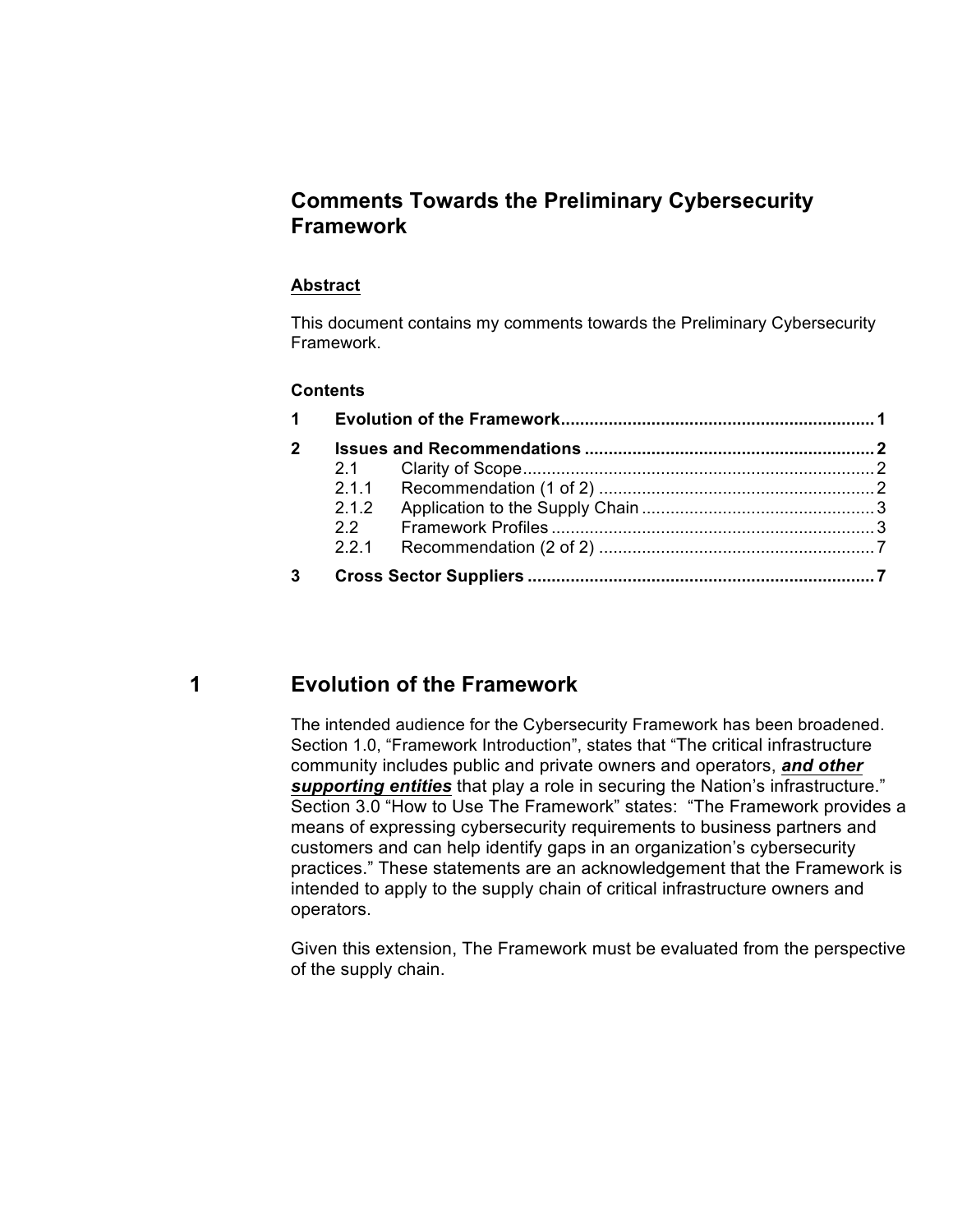**Appendix A** of the Framework Core has evolved in a positive direction. The to describe the desired outcome, rather than to describe "how to achieve" the objective.<sup>1</sup> Although any individual subcategory may require editing, the re-write is a substantial improvement. This re-orientation, in general, does not dictate a solution, but allows the user to develop the systems and tools best suited to their sub-categories, best described as requirements or controls, have been re-written business.

 The **Informative References** included in Appendix A of the Framework Core have been cut back to those that can be considered generic, or "common", across the critical infrastructure categories. The Compendium of Resources still exists for reference, but is not included in Appendix A. NIST has suggested that each Sector develop its own set of reference resources. If each of the Sectors included in this work. further develops The Framework, an appropriate set of references must be

#### **2 Issues and Recommendations**

#### **Clarity of Scope 2.1**

 The Framework would benefit greatly from a clear and concise statement of Framework is to be applied. scope of applicability. While the Framework clearly states that it may be used for the "management of cybersecurity risk", it does not clearly state to what The

 The Framework text is inconsistent on this topic. The Introduction speaks to "the reliable functioning of critical infrastructure". However the Categories and subcategories in Appendix A refer to the organization and its own business objectives. We should not assume that National Security interests are one and the same as an organization's business objectives.

 For example, "Asset Management (AM): The personnel, devices, systems, and facilities that *enable the organization to achieve business purposes* are identified and managed consistent with their relative importance to business objectives and the organization's risk strategy."

#### **2.1.1 Recommendation (1 of 2)**

 For the purpose of cost effectiveness, as required by the EO, *the scope of assets directly involved in the delivery of critical infrastructure services".* Such clear scoping will allow organizations to focus their available resources towards achieving the objective of the EO. This is not to say that an organization cannot apply The Framework more broadly within its business, if it has the available resources and sees value in doing so. *application of The Framework should be defined as "those processes and IT/ICS* 

 $<sup>1</sup>$  See Appendix A of the Framework Core</sup>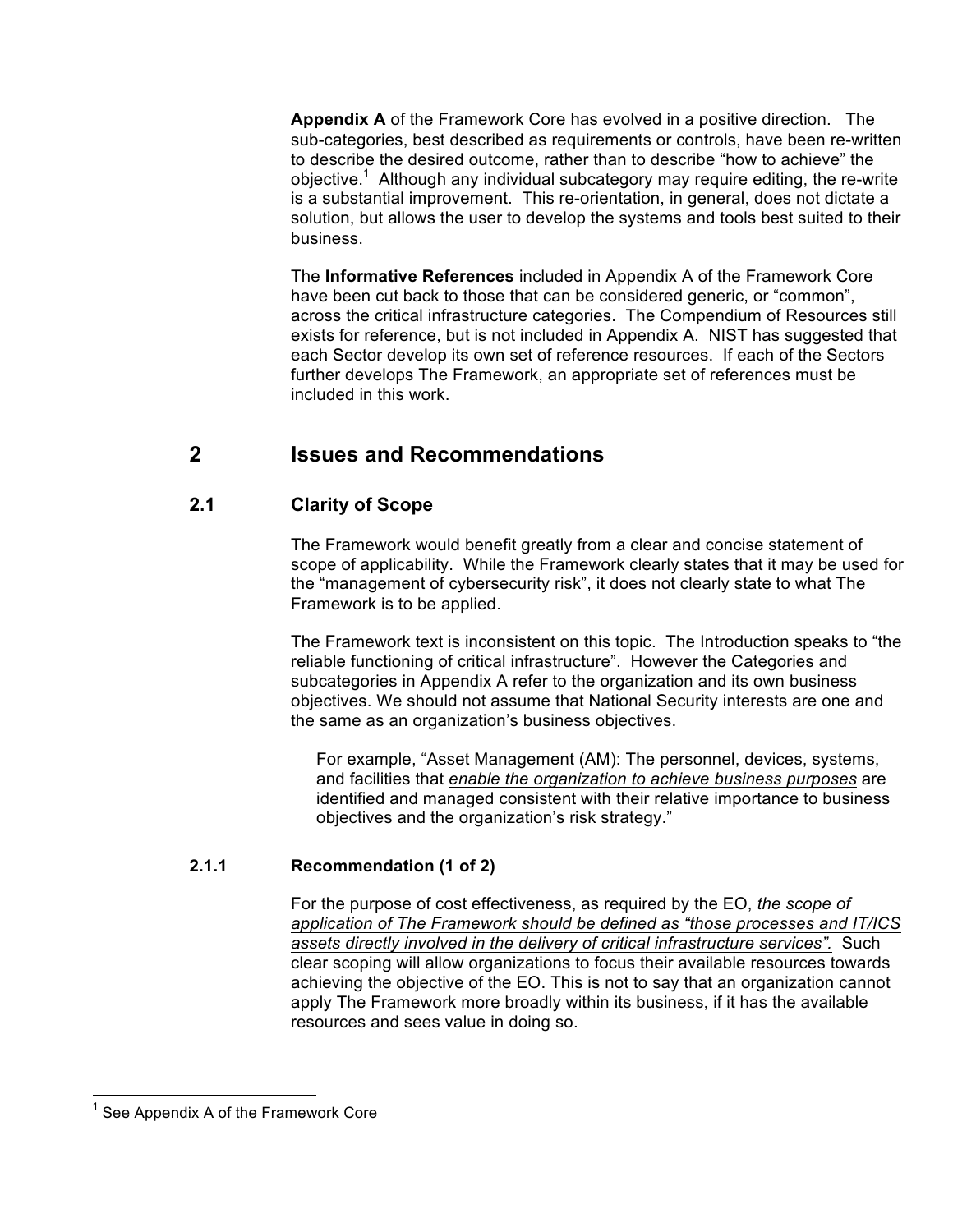## **2.1.2 Application to the Supply Chain**

 Assuming that the scope of applicability for The Framework is clarified as stated in Section 2.1.1, above, the relationship of The Framework to the Supply Chain becomes much clearer.

### **Product or Service**

 The Framework is not a product security specification. It would be inappropriate for an owner/operator to require The Framework to be applied to a product or service. The owner/operator does have a right to understand how the product or service provided by the supplier affects his own Cybersecurity posture, e.g., what vulnerabilities it introduces, or what mitigations it might provide towards other identified vulnerabilities (See subcategory ID.RA-1).

#### **Outsourced operations**

 Where the owner/operator of critical infrastructure services has outsourced any element of his business within the scope of applicability, it would be appropriate to apply The Framework to the outsourced element. Depending upon the scope of the outsourcing, and the roles and responsibilities of each party as defined in the agreement, assessment may well involve the collaboration of each of the parties.

#### **Business continuity**

 impact the delivery of critical infrastructure services, then the owner/operator of critical infrastructure has the right to question whether the supplier also considers cybersecurity risk and mitigation in its business risk management processes and business continuity plans. If the nature of the relationship between an owner/operator and a supplier is such that an interruption of the provisioning of goods or services by the supplier would

### **2.2 Framework Profiles**

 The use of Framework Profiles by owners/operators of critical infrastructure in all parties. To be an effective tool, the methodology for development of Framework Profiles must be robust, so that the resulting profiles are valid and comparable between organizations. their supplier selection and supplier management processes will directly affect

 The intention for use of the Framework Profile clearly extends outside an organization's own internal risk management activities, as stated in Section 3.3 "Communicating Cybersecurity Requirements with Stakeholders":

"Communicating Cybersecurity Requirements with Stakeholders":<br>"The Framework provides a common language to communicate requirements among interdependent partners responsible for the delivery of essential critical infrastructure services. Examples include:

 An organization may utilize a Target Profile to express requirements to an external service provider (e.g., a cloud provider) to which it is exporting data.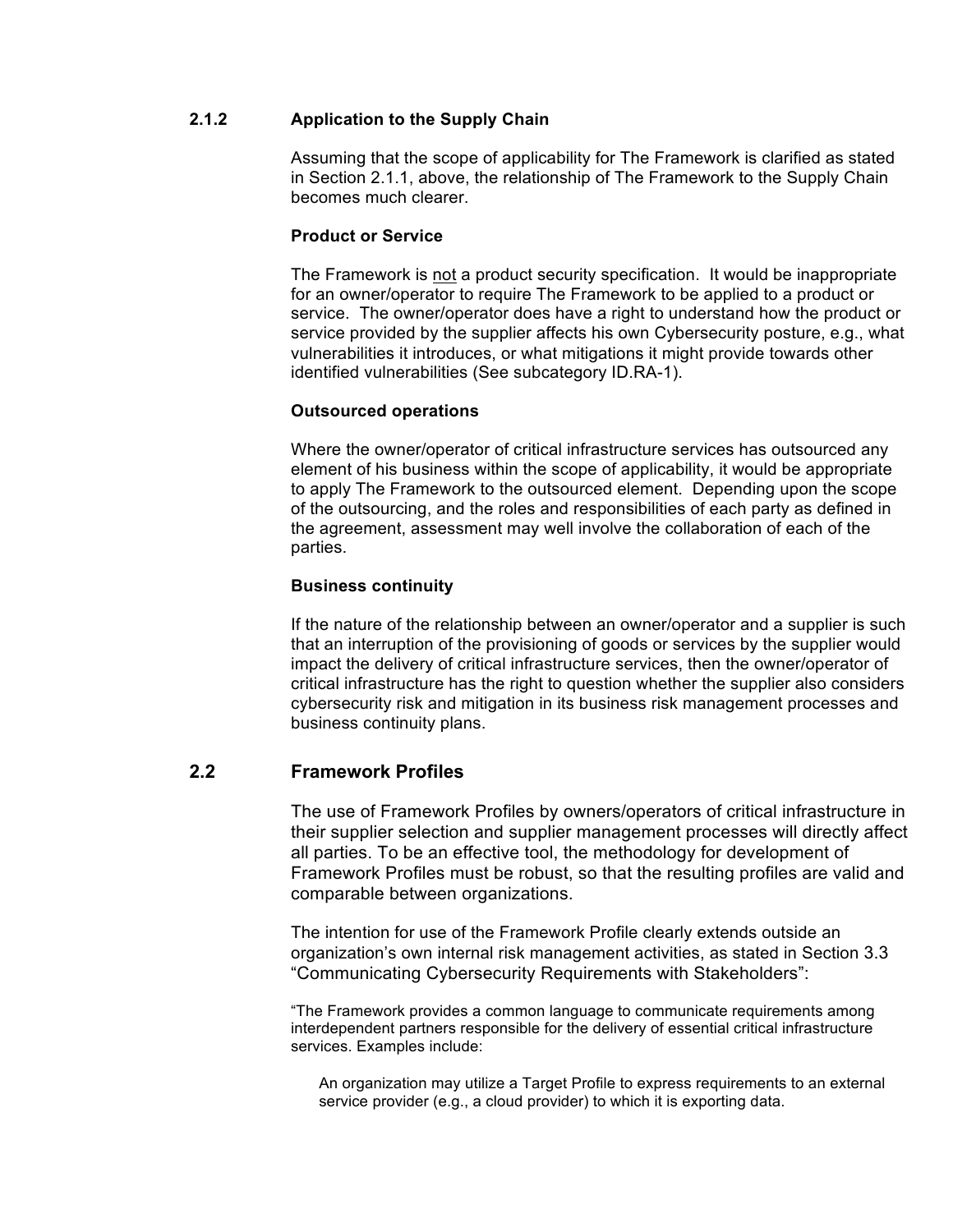An organization may express its cybersecurity state through a Current Profile to report results or for comparison with acquisition requirements.

 A critical infrastructure owner/operator, having identified an external partner on whom Subcategories. that infrastructure depends, may use a Target Profile to convey Categories and

Subcategories.<br>A critical infrastructure sector may establish a baseline Target Profile that can be used among its constituents as an initial baseline."

### *However, there is no defined methodology for developing a Framework Profile, resulting in results that are not comparable, making use of the Framework Profile for the purposes described above inappropriate.*

#### Inconsistent selection of subcategories

 Appendix A (see text below) does not prescribe that all of the subcategories must be used. It also indicates that additional subcategories may be added by the user (See snip, below). Therefore the selection of subcategories will vary from organization to organization, based on the individual situation of each. If each organization develops its own suite of subcategories, then there is no consistent base for comparison between organizations.

 Appendix A "presents the Framework Core: a listing of Functions, Categories, Subcategories, and Informative References that describe specific cybersecurity activities that are common across all critical infrastructure sectors. *The Framework Core presented in this appendix is not exhaustive; it is extensible*, allowing organizations, sectors, and other entities to add Subcategories and Informative References that are relevant to them and enable them to more effectively manage  their cybersecurity risk. *Activities can be selected from the Framework Core during the Profile creation process and additional Categories, Subcategories, and Informative References may be added to the Profile*. An organization's risk management processes, legal/regulatory requirements, business/mission objectives, and organizational constraints guide the selection of these activities during Profile creation."

#### Calculation of Current and Target Profiles

 As shown in the illustration below, profiles are built on a category/subcategory level. While not specifically linking the Framework Profile to the Implementation Tiers as in previous versions of the Framework, it is clear that there is a relationship.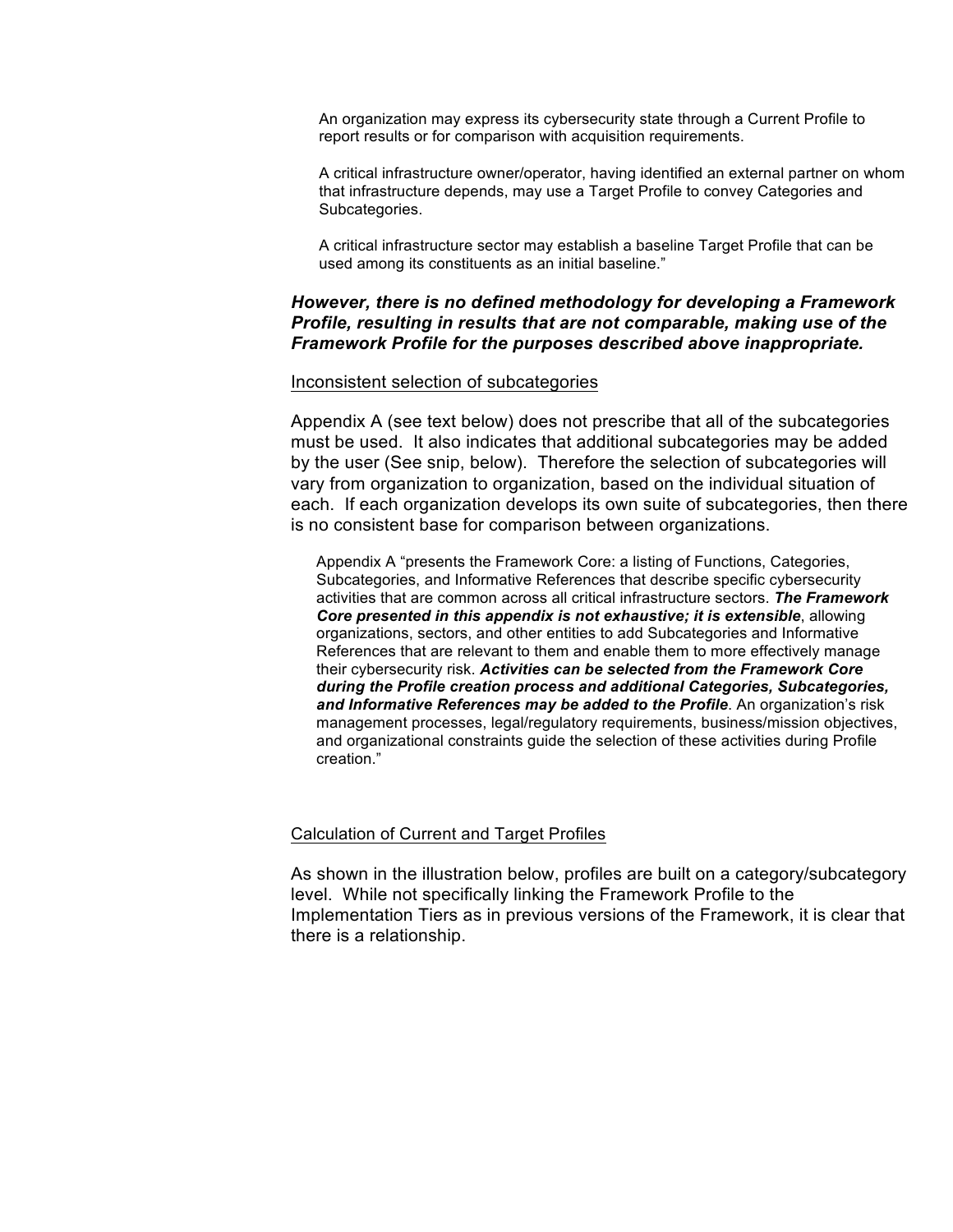| <b>Current Profile</b>    | <b>Target Profile</b> |  |  |  |
|---------------------------|-----------------------|--|--|--|
| Category/Subcategory      | Category/Subcategory  |  |  |  |
| Category/Subcategory      | Category/Subcategory  |  |  |  |
| Category/Subcategory      | Category/Subcategory  |  |  |  |
|                           |                       |  |  |  |
| Category/Subcategory      | Category/Subcategory  |  |  |  |
|                           |                       |  |  |  |
| <b>Gap Identification</b> |                       |  |  |  |
| Category/Subcategory      |                       |  |  |  |
| Category/Subcategory      |                       |  |  |  |
| Category/Subcategory      |                       |  |  |  |
|                           |                       |  |  |  |
| Category/Subcategory      |                       |  |  |  |

Figure 2: Profile Comparisons

 The Framework Tiers are subjective in nature – a maturity model concept. The level, creating a disconnect between the subcategory descriptions and the tier descriptions. If there is a difference between the maturity of an activity and the overall maturity of the organization, how do you score that subcategory? tiers are described at an *organizational***,** rather than *activity (subcategory)*,

 Further, each tier describes 3 perspectives: Risk Management Process, Integrated Program, and External Participation. There is no defined methodology how to determine a single score combining these 3 perspectives.

#### Illustration 1

For Category ID.GV-1: Organization information security policy is established.

 Risk Management Process – If I have an established policy, then am I a Tier 3 or a Tier 4? – This is a yes/no answer – not a maturity model answer.

 Integrated Program - If I have a security policy, how does this relate to an integrated program? How do I judge maturity? Or is this perspective not applicable?

 External Participation – How do I judge the Tier level? None of the descriptions in the Tiers for this perspective appear to be applicable to this subcategory. So is this "not applicable"?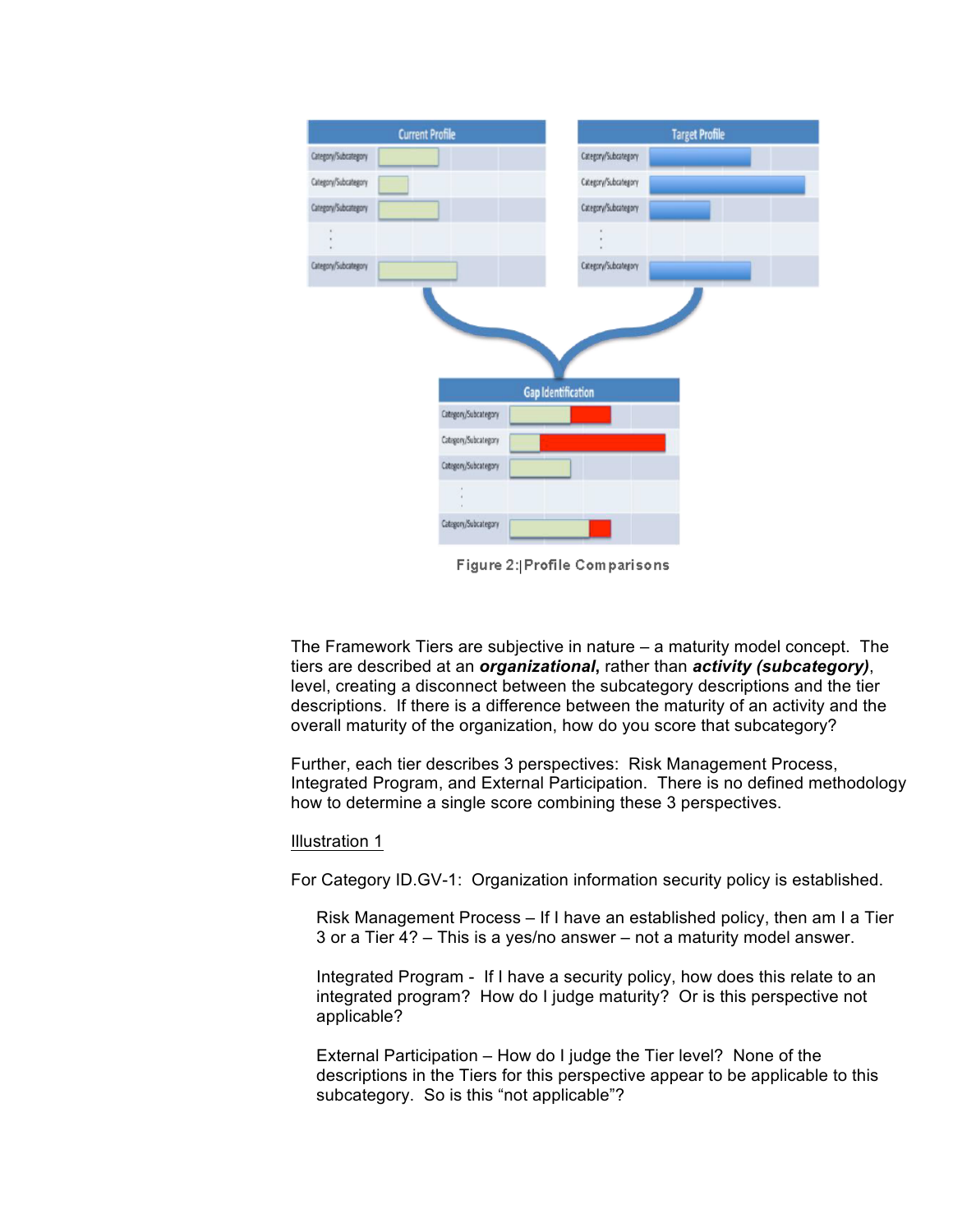Here I now have a question of how to calculate a score. If I consider that having a policy qualifies me to claim that perspective as a Tier 4, and I do not consider either the integrated program or external participation perspectives as applicable, then do I claim Tier 4 as default? Or?....

#### Illustration 2

For ID.RA-1: Asset vulnerabilities are identified and documented.

 Situation: The organization has completed a vulnerability assessment, has established communications channels to receive vulnerability updates from vendors, and has included the requirement for provision of vulnerability information into its purchasing processes. However, the organization's overall risk management processes are immature and somewhat reactive.

 Risk Management Process – How do I relate the maturity of the activity to the maturity of the risk management process if these are at different maturity levels? I might consider that the maturity of the activity reaches a Level 4 Tier intent, but the maturity level of the risk management process (as described in the Tier description) would best be described as a Tier 2

 Integrated Program – Again we may have a disconnect between the level of maturity for the activity and the level of maturity of the organization. Perhaps the maturity of this particular activity is very high, but it is an anomaly within the organization. Do I score a Level 4 or a Level 1?

 External Participation – First, we may again have a disconnect between the level of maturity for the activity and the level of maturity for the organization. Second, complicating the assessment, we need to choose between these descriptions:

 Tier 1 – Partial - An organization may not have the processes in place to participate in coordination or collaboration with other entities. *True for the organization, but not for the activity* 

 Tier 2 – Risk Informed - The organization knows its role in the larger ecosystem, but has not formalized its capabilities to interact and share information externally. *True for the organization, but not for the activity* 

 Tier 3 – Risk Informed and Repeatable - The organization understands its dependencies and partners and receives information from these partners enabling collaboration and risk-based management decisions within the organization in response to events. *True for the organization, but not for the activity* 

 Tier 4 – Adaptive - The organization manages risk and actively shares information with partners to ensure that accurate, current information is being distributed and consumed to improve cybersecurity before an event occurs*. Is it appropriate to share a vulnerability assessment with a partner?* 

 Third, am I double scoring this issue? There is a separate subcategory describing interaction with external parties: "ID.RA-2: Threat and vulnerability information is received from information sharing forums and sources."